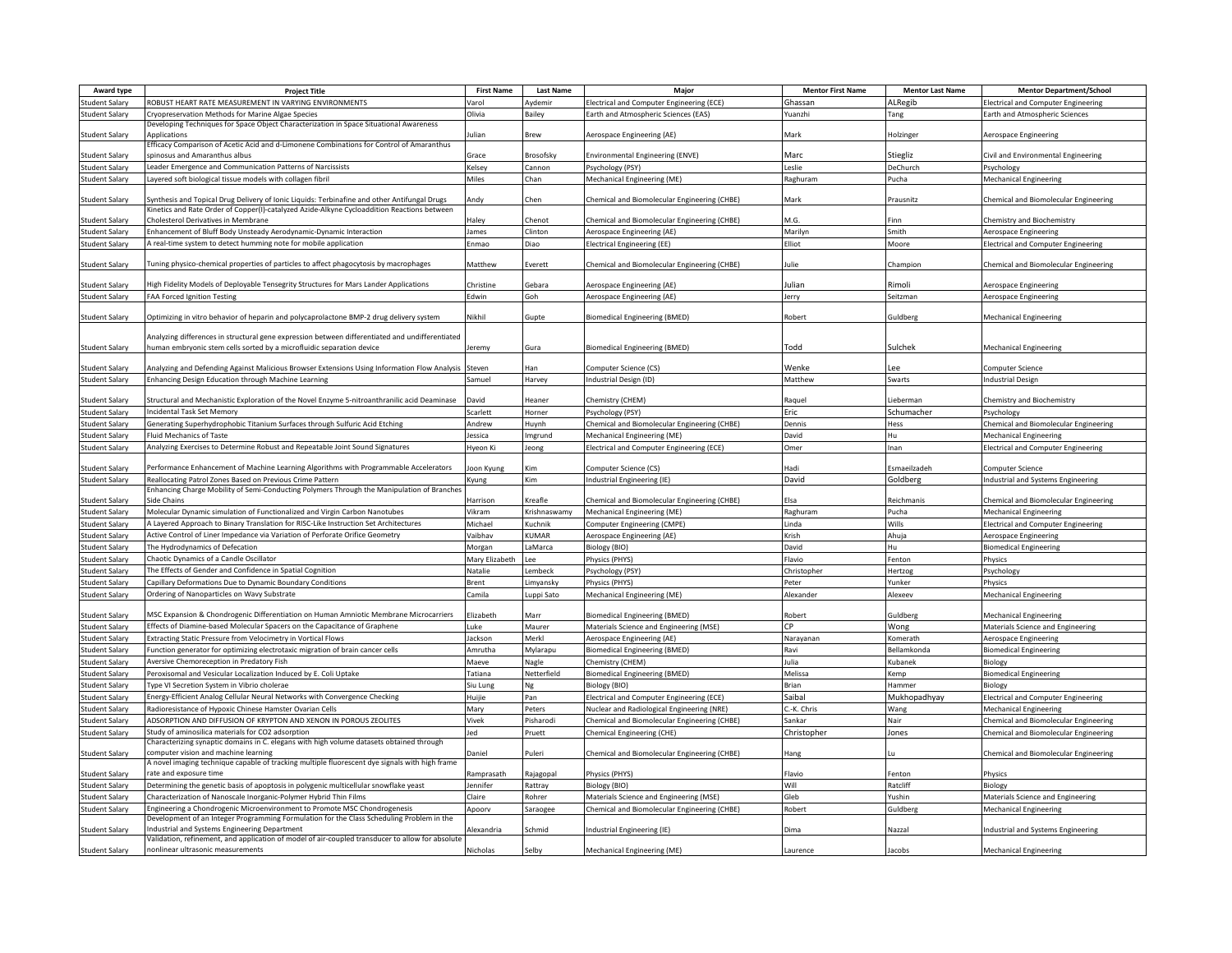|                       | Modeling Wave Propagation in Elastic Solids Using a Cellular Automata Approach with Non-                                                                                                    |                  |                        |                                              |             |             |                                            |
|-----------------------|---------------------------------------------------------------------------------------------------------------------------------------------------------------------------------------------|------------------|------------------------|----------------------------------------------|-------------|-------------|--------------------------------------------|
| <b>Student Salary</b> | <b>Conforming Meshes</b>                                                                                                                                                                    | eremv            | Simpson                | Mechanical Engineering (ME)                  | Michael     | Leamv       | Mechanical Engineering                     |
| <b>Student Salary</b> | Phototactic Guidance and Pattern Formation of Brine Shrimp                                                                                                                                  | Krishma          | Singal                 | Physics (PHYS)                               | Flavio      | Fenton      | Physics                                    |
| <b>Student Salary</b> | Highly Specific and Sensitive Detection of Ebola Virus from Body Fluids                                                                                                                     | Daisy            | Smith                  | siomedical Engineering (BMED)                | Philip      | Santangelo  | <b>Biomedical Engineering</b>              |
| <b>Student Salary</b> | The Effect of Microbreaks on Fatigue and Work Performance                                                                                                                                   | Claire           | Smith                  | Psychology (PSY)                             | Howard      | Weiss       | Psychology                                 |
| <b>Student Salary</b> | A Panel Analysis of the American Recovery and Reinvestment Act (2009)                                                                                                                       | Shivang          | Sullere                | Economics (ECON)                             | Willie      | Belton      | Economics                                  |
|                       |                                                                                                                                                                                             |                  |                        |                                              |             |             |                                            |
| <b>Student Salary</b> | GDH to ADH: Complete Redesign of Glucose Dehydrogenase to Alcohol Dehydrogenase                                                                                                             | Lambros          | Tassoulas              | Biochemistry (BCHM)                          | Bettina     | Bommarius   | Chemical and Biomolecular Engineering      |
| <b>Student Salary</b> | Finding food in an aquatic desert: How cruising copepods detect their next phytoplankton meal<br>The Pytopatcher: a Python-based software platform for automated patch-clamping of cells in | Jazmyne          | Taylor                 | Biology (BIO)                                | leannette   | Yen         | Biology                                    |
| Student Salary        | iving brain tissue                                                                                                                                                                          | eonard           | Tsai                   |                                              | Craig       | Forest      |                                            |
|                       |                                                                                                                                                                                             |                  |                        | Computer Engineering (CMPE)                  |             |             | <b>Biomedical Engineering</b>              |
| <b>Student Salary</b> | Designing an In-Home Scalable Robot Arm for Hand Rehabilitation Therapy                                                                                                                     | Jonathan         | Tuck                   | Electrical and Computer Engineering (ECE)    | Ayanna      | Howard      | <b>Electrical and Computer Engineering</b> |
|                       | Co-Culture Differentiation of Human Adipose-Derived Mesenchymal Stem Cells into Trabecular                                                                                                  |                  |                        |                                              |             |             |                                            |
| Student Salary        | Meshwork Cells for the Treatment of Glaucoma                                                                                                                                                | Richard          | Vannatta               | Biomedical Engineering (BMED)                | Christopher | Ethier      | <b>Biomedical Engineering</b>              |
| <b>Student Salary</b> | Adhesion Based Separation of Cancer Cell Populations                                                                                                                                        | Austin           | Veith                  | Mechanical Engineering (ME)                  | Andres      | Garcia      | Mechanical Engineering                     |
| <b>Student Salary</b> | Genomic Characterization of In Vitro Blood Brain Barrier Models                                                                                                                             | Cole             | Weiler                 | Mechanical Engineering (ME)                  | YongTae     | Kim         | Mechanical Engineering                     |
| <b>Student Salary</b> | Delayed Treatment of Critically-sized Bone Defects in a Rat Model of Chronic Non-union                                                                                                      | Boao             | Xia                    | Mechanical Engineering (ME)                  | Robert      | Guldberg    | <b>Mechanical Engineering</b>              |
| <b>Student Salary</b> | Vasculature Analysis following Blood-Brain Barrier Modulation around Intracortical Electrodes                                                                                               | Varun            | Yarabarla              | <b>Biomedical Engineering (BMED)</b>         | Ravi        | Bellamkonda | <b>Biomedical Engineering</b>              |
|                       |                                                                                                                                                                                             |                  |                        |                                              |             |             |                                            |
|                       | nvestigating the possibility of transforming a conventional inkjet printer into a 3D printer for                                                                                            |                  |                        |                                              |             |             |                                            |
| <b>Student Salary</b> | low-cost fabrication of functional assemblies with conductive and shape memory features                                                                                                     | Dong Yeon        | Yoo                    | Mechanical Engineering (ME)                  | H. Jerry    |             | Mechanical Engineering                     |
|                       | nfluence of Surface Energy on the In-Plane and Thru-Plane Percolation Thresholds for Carbon                                                                                                 |                  |                        |                                              |             |             |                                            |
| Student Salary        | <b>Nanotube Thin Films</b>                                                                                                                                                                  | umeng            | <b>Zhane</b>           | Materials Science and Engineering (MSE)      | Rosario     | Gerhardt    | Materials Science and Engineering          |
| <b>Student Salary</b> | Improving Genetic Algorithm for Automatic PHP Penetration Testing                                                                                                                           | Zixiang          | Zhu                    | Computer Science (CS)                        | Alessandro  | Orso        | Computer Science                           |
|                       | A Novel Paramagnetic Bead-based Chromatography Platform with Microfluidic Channel and                                                                                                       |                  |                        |                                              |             |             |                                            |
| <b>Student Salary</b> | Compact Giga-Hz Magnetic Polarization Field Generation                                                                                                                                      | Chengjie         | Zhu                    | Electrical Engineering (EE)                  | Hua         | Wang        | Electrical and Computer Engineering        |
| <b>Student Salary</b> | Command and Data Handling Development for a CubeSat                                                                                                                                         | Lubna            | Zubair                 | Aerospace Engineering (AE)                   | Marcus      | Holzinger   | Aerospace Engineering                      |
|                       |                                                                                                                                                                                             |                  |                        |                                              |             |             |                                            |
| Travel                | Design and Optimization of a Disaggregated Constellation for Space Situational Awareness                                                                                                    | uke              | Alexander              | Aerospace Engineering (AE)                   | Marcus      | Holzinger   | Aerospace Engineering                      |
|                       | Strokes in sickle cell transgenic mice can be reduced with inhibition of JNK mediated proteolytic                                                                                           |                  |                        |                                              |             |             |                                            |
| Travel                | fragmentation of elastic lamin                                                                                                                                                              | uhaas            | Anbazhakan             | Biomedical Engineering (BMED)                | Manu        | Platt       | <b>Biomedical Engineering</b>              |
|                       | Residence Time Distribution Analysis of Size-Dependent Molecular Transport Using Microfluidics                                                                                              |                  |                        |                                              |             |             |                                            |
| rave                  | for the Optimization of Sentin                                                                                                                                                              | Ananvaveena      | Anilkumar              | Biomedical Engineering (BMED)                | Susan       | Thomas      | Mechanical Engineering                     |
| Travel                | Efficiency of the CRISPR/Cas9 system in performing site-specific knockout                                                                                                                   | Samridhi         | Banskota               | Chemical and Biomolecular Engineering (CHBE) | Gregory     | Gibson      | Biology                                    |
| Travel                | The role of action context on the neural substrates underlying gesture recognition                                                                                                          | Sumia            | Basunia                | iology (BIO)                                 | Lewis       | Wheaton     | <b>Applied Physiology</b>                  |
|                       | Computational Analysis of Clipping Mitral Valve Leaflets with Increasing Papillary Muscle                                                                                                   |                  |                        |                                              |             |             |                                            |
| rave                  | Displacement                                                                                                                                                                                | Sheridan         | arroll <sup>-</sup>    | <b>Biomedical Engineering (BMED)</b>         | Ajit        | Yoganathar  | <b>Biomedical Engineering</b>              |
| Travel                | Functionalized Electrospun Membrane for Spatial Control of Bone Regeneration                                                                                                                | Catherine        | Chou                   | <b>Siomedical Engineering (BMED)</b>         | Robert      | Guldberg    | <b>Mechanical Engineering</b>              |
|                       | Biomechanical Characterizations of Leukemia and Healthy White Blood Cells to Develop a New                                                                                                  |                  |                        |                                              |             |             |                                            |
| Trave                 | Diagnostic Technique                                                                                                                                                                        | <b>Catherine</b> | `rawford               | Biomedical Engineering (BMED)                | bboT        | Sulchek     | Mechanical Engineering                     |
| Travel                | Development of a Biocompatible, Peptide-Based CuAAC Catalyst                                                                                                                                | Lindsay          | Dahora                 | Biochemistry (BCHM)                          | M.G.        | Finn        | Chemistry and Biochemistry                 |
|                       | Identifying Uncertainties in Diesel Spray Rate-of-Momentum Transients under Elevated Back                                                                                                   |                  |                        |                                              |             |             |                                            |
| Travel                | Pressure                                                                                                                                                                                    | ohn              | alcone                 | Mechanical Engineering (ME)                  | Caroline    | Genzale     | <b>Mechanical Engineering</b>              |
|                       | Using Cardiac Progenitor Cell Derived Exosomes to Improve Cardiac Function Post-Myocardial                                                                                                  |                  |                        |                                              |             |             |                                            |
| Travel                | Infarction                                                                                                                                                                                  | Alex             | George                 | Biochemistry (BCHM)                          | Michael     | Davis       | <b>Biomedical Engineering</b>              |
|                       | The Effect of Halogenation of Erythrosine B on Amyloid-Beta 40 Oligomer Aggregation and                                                                                                     |                  |                        |                                              |             |             |                                            |
| Travel                | Neurotoxicity in Alzheimer's Disease                                                                                                                                                        | Hanbyeol         | in                     | Chemical and Biomolecular Engineering (CHBE) | Seung Soon  | Jang        | Materials Science and Engineering          |
|                       | Leveraging informatics to assess the SOD1 G93A amyotrophic lateral sclerosis mouse model                                                                                                    |                  | Kim                    |                                              |             |             |                                            |
| Travel                | Molecular Dynamics Simulation of Lipid Bilalyer Consisting of DPPC and Mppc: Effect of                                                                                                      | Renaid           |                        | Biomedical Engineering (BMED)                | Cassie      | Mitchell    | <b>Biomedical Engineering</b>              |
| Travel                | Configuration                                                                                                                                                                               | Young Kyoung     | Kim                    | Biomedical Engineering (BMED)                | Seung Soon  | Jang        | Materials Science and Engineering          |
|                       | The Effect of Halogenation of Erythrosine B on Amyloid-Beta 40 Oligomer Aggregation and                                                                                                     |                  |                        |                                              |             |             |                                            |
| Travel                | Neurotoxicity in Alzheimer's Disease Usi                                                                                                                                                    | ov               | Kim                    | <b>Siomedical Engineering (BMED)</b>         | Seung Soon  | Jang        | Materials Science and Engineering          |
|                       |                                                                                                                                                                                             |                  |                        |                                              |             |             |                                            |
| Travel                | everaging informatics to assess the SOD1 G93A amyotrophic lateral sclerosis mouse model.                                                                                                    | oseph            | Knipe                  | ndustrial Engineering (IE)                   | Cassie      | Mitchell    | <b>Biomedical Engineering</b>              |
| Travel                | CONTROL OF CENTRIFUGAL INSTABILITY IN VORTEX SURFACE INTERACTION                                                                                                                            | Vaibhav          | Kumar                  | Aerospace Engineering (AE)                   | NARAYANAN   | KOMERATH    | Aerospace Engineering                      |
|                       |                                                                                                                                                                                             |                  |                        |                                              |             |             |                                            |
|                       |                                                                                                                                                                                             |                  |                        |                                              |             |             |                                            |
| Travel                | Effect of Incorporation of Lysolipid on the Stability of Dipalmitoylphosphatidylcholine Bilayer                                                                                             |                  |                        |                                              |             |             |                                            |
|                       | Membrane: Molecular Dynamics Simulation Approach                                                                                                                                            | Keewon           | $\mathsf{e}\mathsf{e}$ | Biomedical Engineering (BMED)                | Seung Soon  | Jang        | Materials Science and Engineering          |
|                       | Modeling wrinkled-assisted assembly of ordered nanoparticles and nanorods on a wavy                                                                                                         |                  |                        |                                              |             |             |                                            |
| Travel                | substrate                                                                                                                                                                                   | Camila           | uppi Sato              | Mechanical Engineering (ME)                  | Alexander   | Alexeey     | Mechanical Engineering                     |
|                       |                                                                                                                                                                                             |                  |                        |                                              |             |             |                                            |
| Travel                | High-Throughput Testing of Stress Corrosion Cracking Susceptibility in 7050 Aluminum Alloys                                                                                                 | Marika           | Manuud                 | Materials Science and Engineering (MSE)      | Richard     | Neu         | Mechanical Engineering                     |
|                       |                                                                                                                                                                                             |                  |                        |                                              |             |             |                                            |
| Travel                | Expansion of Chondrogenic Cells on Decellularized Extracellular Matrix Derived Microcarriers                                                                                                | Elizabeth        | Marr                   | Biomedical Engineering (BMED)                | Robert      | Guldberg    | Mechanical Engineering                     |
| Travel                | Self-Organizing Structure Formation in High Density Neuronal Human iPSC Cultures                                                                                                            | William          | McAllister             | <b>Biomedical Engineering (BMED)</b>         | Todd        | McDevitt    | <b>Biomedical Engineering</b>              |
|                       | Using Artificial Neural Networks to Predict Processing-Microstructure Relationships in 7xxx-                                                                                                |                  |                        |                                              |             |             |                                            |
| Travel                | series Aluminum                                                                                                                                                                             | Havden           | McLeod                 | Materials Science and Engineering (MSE)      | Richard     | Neu         | Mechanical Engineering                     |
| Travel                | Favia Corals: a New Paleoclimate Archive                                                                                                                                                    | Shellby          | Miller                 | Earth and Atmospheric Sciences (EAS)         | Kim         | Cobb        | Earth and Atmospheric Sciences             |
| Travel                | High-Density Lithium Ion Energy Storage Utilizing the Surface Redox Reactions in Folded<br>Graphene Films                                                                                   | ong Hoo          | Park                   | Mechanical Engineering (ME)                  | Seung Soon  | Jang        | Materials Science and Engineering          |